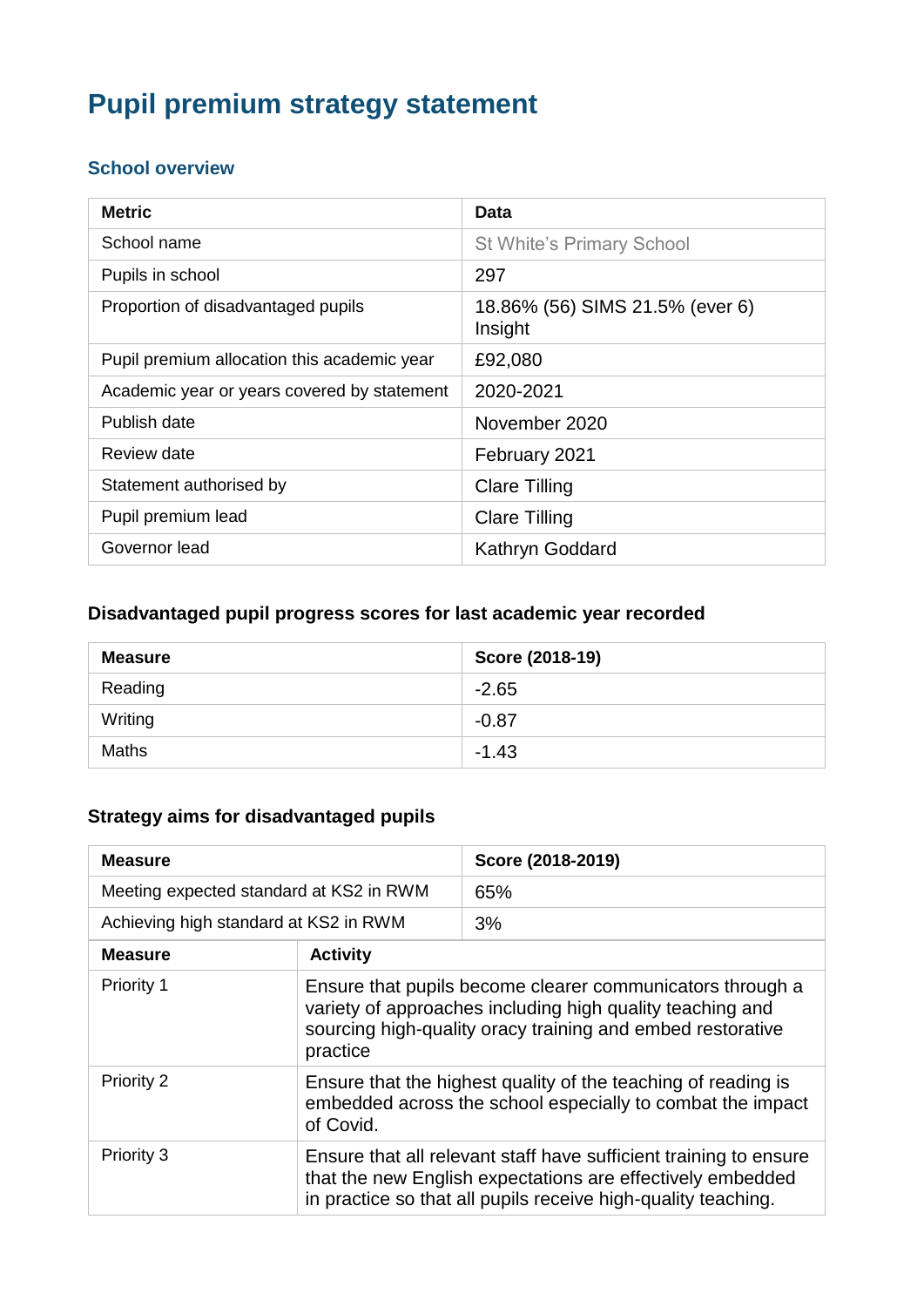| Priority 4                                       | Embed pre-teaching across the school to raise self-esteem<br>and maximise learning                                                                                                     |
|--------------------------------------------------|----------------------------------------------------------------------------------------------------------------------------------------------------------------------------------------|
| Barriers to learning<br>these priorities address | Highest quality Oracy Training not available locally.<br>Time for English Lead to drive forward improvements<br>through CPD and curriculum development.<br>Inexperienced staff in KS1. |
| Projected spending                               | £92,080                                                                                                                                                                                |

### **Teaching priorities for current academic year**

| Aim                                               | <b>Target</b>                                                                             | Target date    |
|---------------------------------------------------|-------------------------------------------------------------------------------------------|----------------|
| Progress in Reading                               | Achieve above national average<br>progress scores in KS2 Reading for<br>GD                | September 2021 |
| Progress in Writing                               | Achieve above national average<br>progress scores in KS2 Writing                          | September 2021 |
| Progress in Mathematics                           | Achieve above national average<br>progress scores in KS2 Mathematics for<br>GD            | September 2021 |
| <b>Phonics</b>                                    | Continue to achieve above national<br>average progress scores in KS2<br>Reading           | September 2021 |
| Attainment in reading,<br>writing and mathematics | Achieve national average progress<br>scores in reading, writing and<br>mathematics at GD. | September 2021 |

#### **Remember to focus support on disadvantaged pupils reaching the expected standard in phonics check at end of year 1.**

| <b>Measure</b> | <b>Activity</b>                                                                                                                                                              |
|----------------|------------------------------------------------------------------------------------------------------------------------------------------------------------------------------|
| Priority 1     | Ensure that pupils become clearer communicators through a<br>$\bullet$<br>variety of approaches including high quality teaching and<br>sourcing high-quality oracy training. |
|                | Continue to embed Restorative Practice to foster good<br>$\bullet$<br>communication and emotional literacy.                                                                  |
|                | Use TalkBoost interventions to improve language skills.<br>$\bullet$                                                                                                         |
| Priority 2     | Complete phonics audit with English Hub.<br>$\bullet$                                                                                                                        |
|                | Ensure consistently high quality teaching across the school<br>$\bullet$<br>through sourcing English Hub whole school CPD as well as<br>targeted course for key staff.       |
|                | Ensure phonics is taught in LKS2                                                                                                                                             |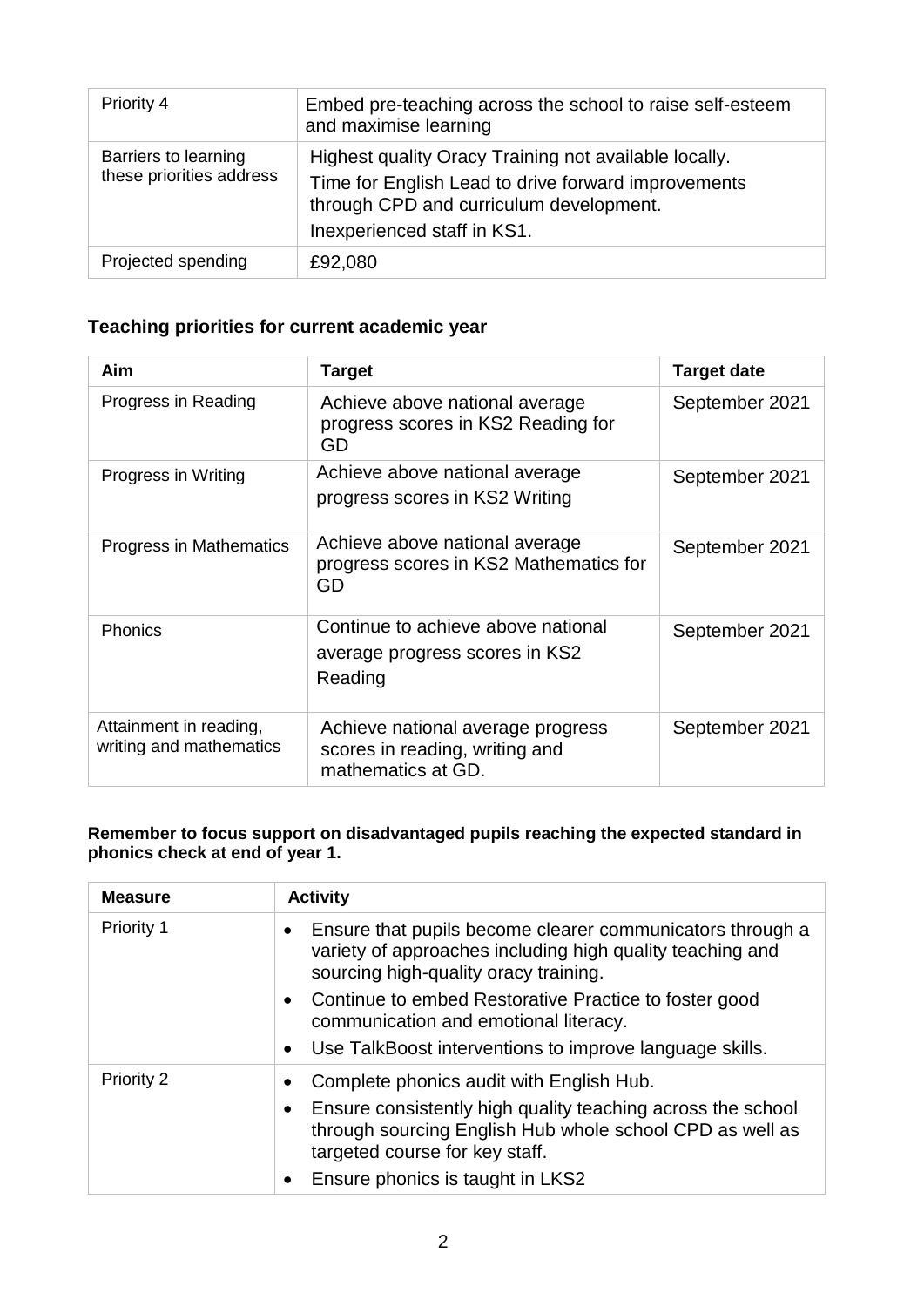|                                                     | Sort reading books so that they are phonically accessible to<br>$\bullet$<br>all children at all stages of their phonic journey<br>Further refine Guided Reading to ensure that enough<br>$\bullet$<br>emphasis is based on metacognitive strategies applied in<br>reading |
|-----------------------------------------------------|----------------------------------------------------------------------------------------------------------------------------------------------------------------------------------------------------------------------------------------------------------------------------|
| Priority 3                                          | Ensure that all relevant staff have sufficient training to ensure<br>that the new English expectations are effectively embedded in<br>practice so that all pupils receive high-quality teaching.                                                                           |
| Priority 4                                          | CPD for staff on pre-teaching.<br>TA timetable written to facilitate pre-teaching<br>Impact of pre-teaching monitored to ensure that it is maximising<br>learning                                                                                                          |
| Barriers to learning<br>these priorities<br>address | Inexperienced staff in KS1.<br>Some LKS2 staff inexperienced in teaching phonics.<br>Sourcing and paying for CPD and managing the cover<br>necessary to facilitate this.                                                                                                   |
| Projected spending                                  | £40,515                                                                                                                                                                                                                                                                    |

## **Targeted academic support for current academic year**

| <b>Measure</b>    | <b>Activity</b>                                                                                                                                                                                                                                                                                                           |
|-------------------|---------------------------------------------------------------------------------------------------------------------------------------------------------------------------------------------------------------------------------------------------------------------------------------------------------------------------|
| Priority 1        | Daily 'circles' build social capital, enable the<br>monitoring of anxiety and build emotional literacy.<br>Use of Talk Boost targets pupils to improve their<br>communication skills                                                                                                                                      |
| <b>Priority 2</b> | Reading teachers: Reading pupils undertaken by two<br>members of staff.<br>Rainbow slides moved to GR/EGPS sessions.<br>Development of Rainbow slides to incorporate<br>sufficient time on decoding phonically.<br>Phonics lessons implemented in LKS2.<br>Phonic interventions target support at the most<br>vulnerable. |
| Priority 3        | Development of a new approach to teaching fiction<br>writing.<br>Embed the use of SPOs for non-fiction writing.<br>CPD from English Lead to support teachers to<br>improve the teaching of writing according to new<br>strategies                                                                                         |
| Priority 4        | Pre-teaching CPD for staff<br>TAs and teachers deliver pre-teaching for pupils                                                                                                                                                                                                                                            |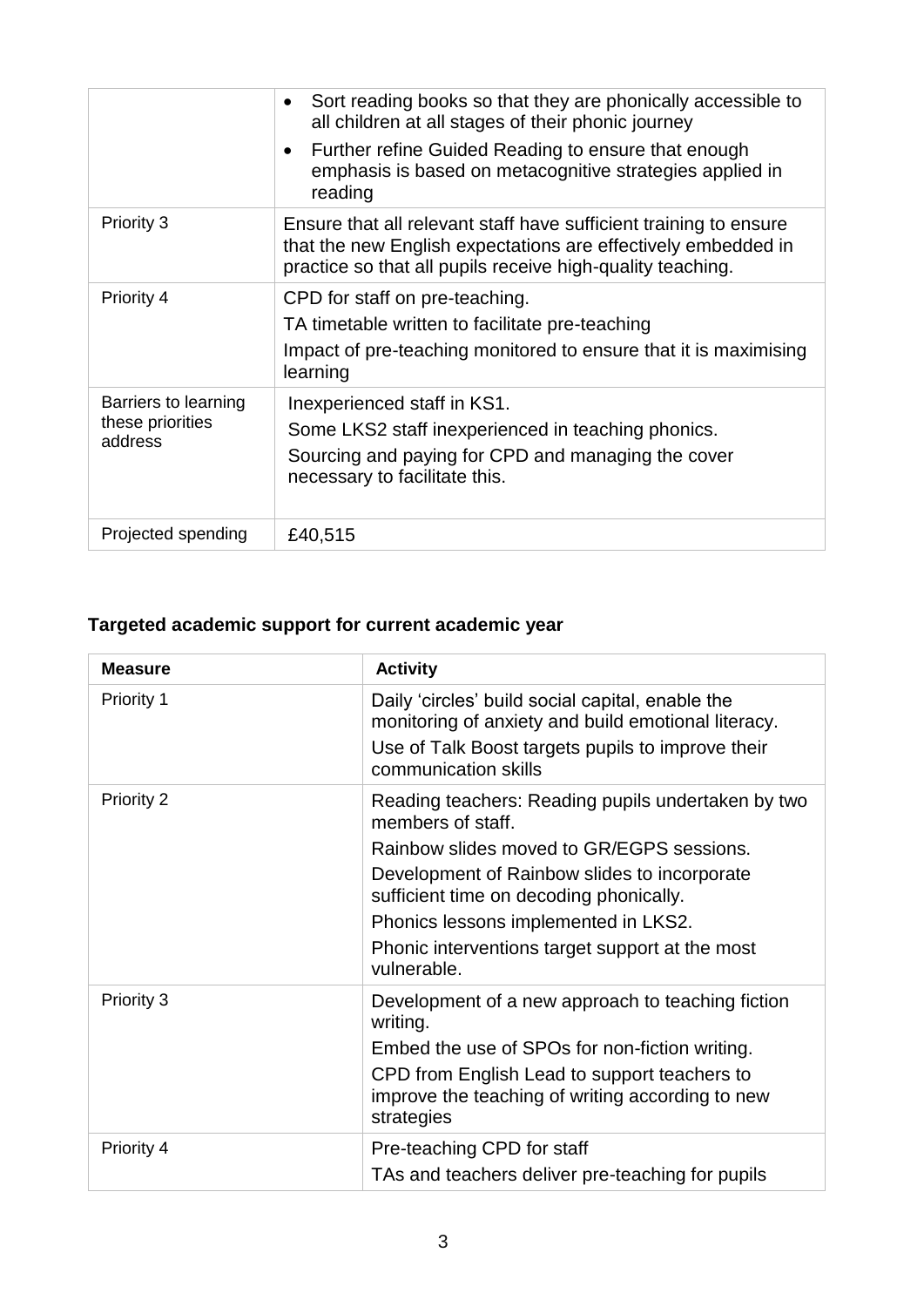| Barriers to learning these<br>priorities address | Time to deliver CPD<br>Time to monitor and refine interventions<br>Time for English Lead to develop new way of<br>teaching writing for fiction. |
|--------------------------------------------------|-------------------------------------------------------------------------------------------------------------------------------------------------|
| Projected spending                               | £34,070                                                                                                                                         |

### **Wider strategies for current academic year**

| <b>Measure</b>                                   | <b>Activity</b>                                                                                                                                                |  |
|--------------------------------------------------|----------------------------------------------------------------------------------------------------------------------------------------------------------------|--|
| Priority 1                                       | Maintaining pupils' good attendance through the use<br>of the minibus                                                                                          |  |
| Priority 2                                       | Maintain high quality interventions to support pupils<br>to close the gaps                                                                                     |  |
| Priority 3                                       | Continue to embed and refine mastery maths<br>approach                                                                                                         |  |
| Priority 4                                       | Support pupils and families through their most<br>challenging times (especially considering Covid)<br>both in and out of school through the use of the<br>FSW. |  |
| Priority 5                                       | Develop a remote learning plan that facilitates the<br>most vulnerable pupils accessing the full curriculum                                                    |  |
| Barriers to learning these<br>priorities address | Improving attendance even further and readiness to<br>learn.<br>The ability of pupils to close the gaps between them<br>and their peers                        |  |
| Projected spending                               | £17,495                                                                                                                                                        |  |

## **Monitoring and Implementation**

| Area             | <b>Challenge</b>                                                                         | <b>Mitigating action</b>                                                                                                                                                             |
|------------------|------------------------------------------------------------------------------------------|--------------------------------------------------------------------------------------------------------------------------------------------------------------------------------------|
| Teaching         | Ensuring enough time is given<br>to professional development                             | Use of Inset days, twilights and<br>staff meetings for CPD.                                                                                                                          |
| Targeted support | Ensuring that enough time is<br>given to subject leads to drive<br>CPD across the school | Mathematics lead to complete<br><b>Mastery Maths Specialist</b><br>training. English Lead to have<br>time to work on English<br>curriculum and discussions with<br>other SLT members |
| Wider strategies | Engaging the families of the<br>most challenging                                         | Ensuring that the minibus<br>supports attendance<br>Using FSW to support children<br>and families                                                                                    |